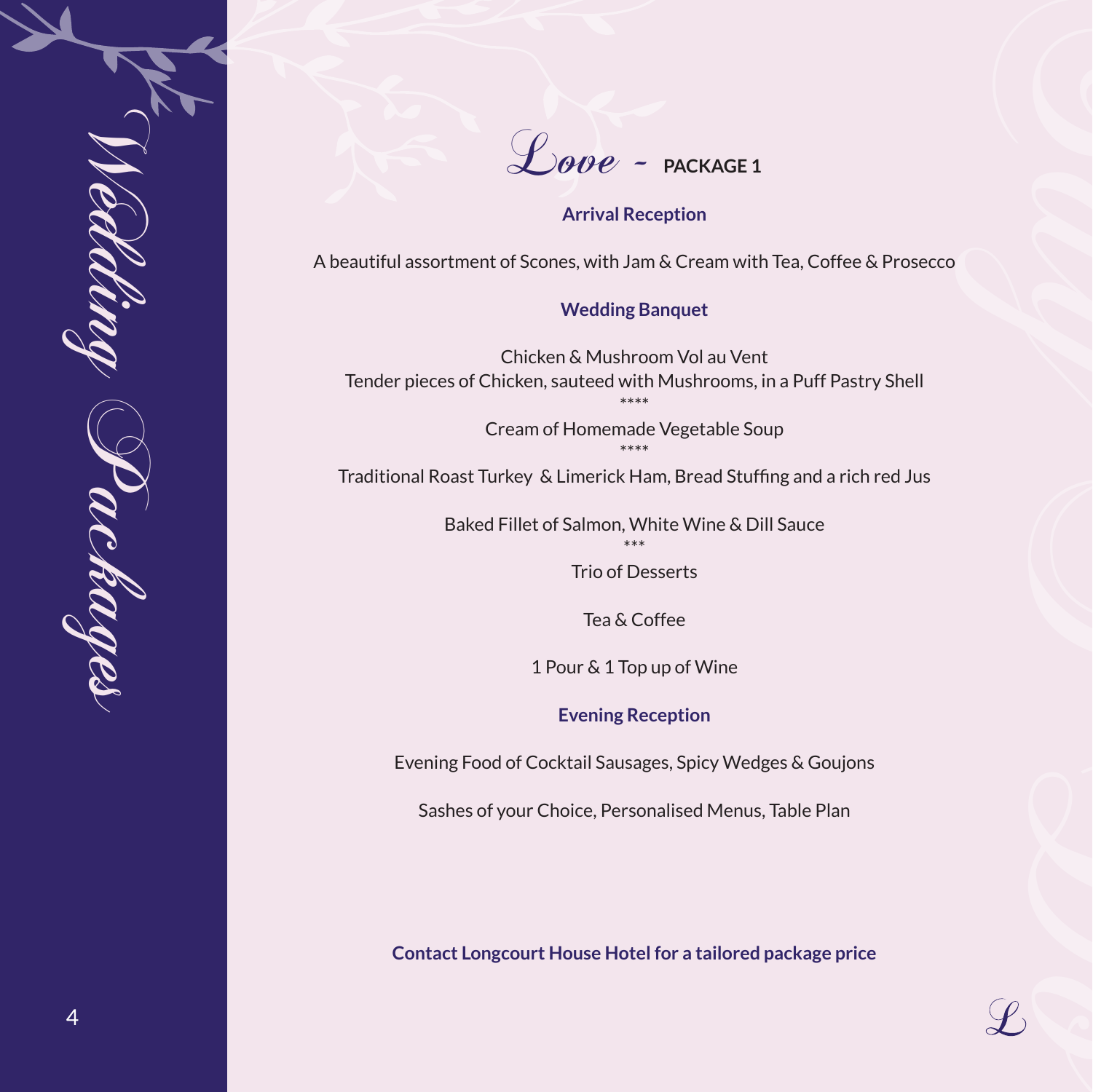

# **Arrival Reception**

Afternoon Tea Style Sandwich Selection with Tea / Coffee, Prosecco and a selection of Bottled Beers (2 to be chosen). Live Music

#### **Wedding Banquet**

Chicken & Mushroom Vol au Vent Tender pieces of Chicken, sauteed with Mushrooms, in a Puff Pastry Shell

Feta Cheese Salad, Roasted Peppers & Onion, Lardons of Bacon & a Raspberry Dressing

> \*\*\* Leek & Potato Soup \*\*\*

Roast Prime Rib of Beef, Yorkshire Pudding, Roast Jus

Baked Fillet of Hake \*\*\*

Bakewell Tart, Sauce Anglaise, Vanilla Ice Cream

Malteaser Cheesecake \*\*\*

# Tea & Coffee

1 Pour & 1 Top up of wine with meal

### **Evening Reception**

Evening Food of Cocktail Sausages, Spicy Wedges & Goujons, Sandwiches with Tea & Coffee

Sashes of your Choice, Personalised Menus, Table Plan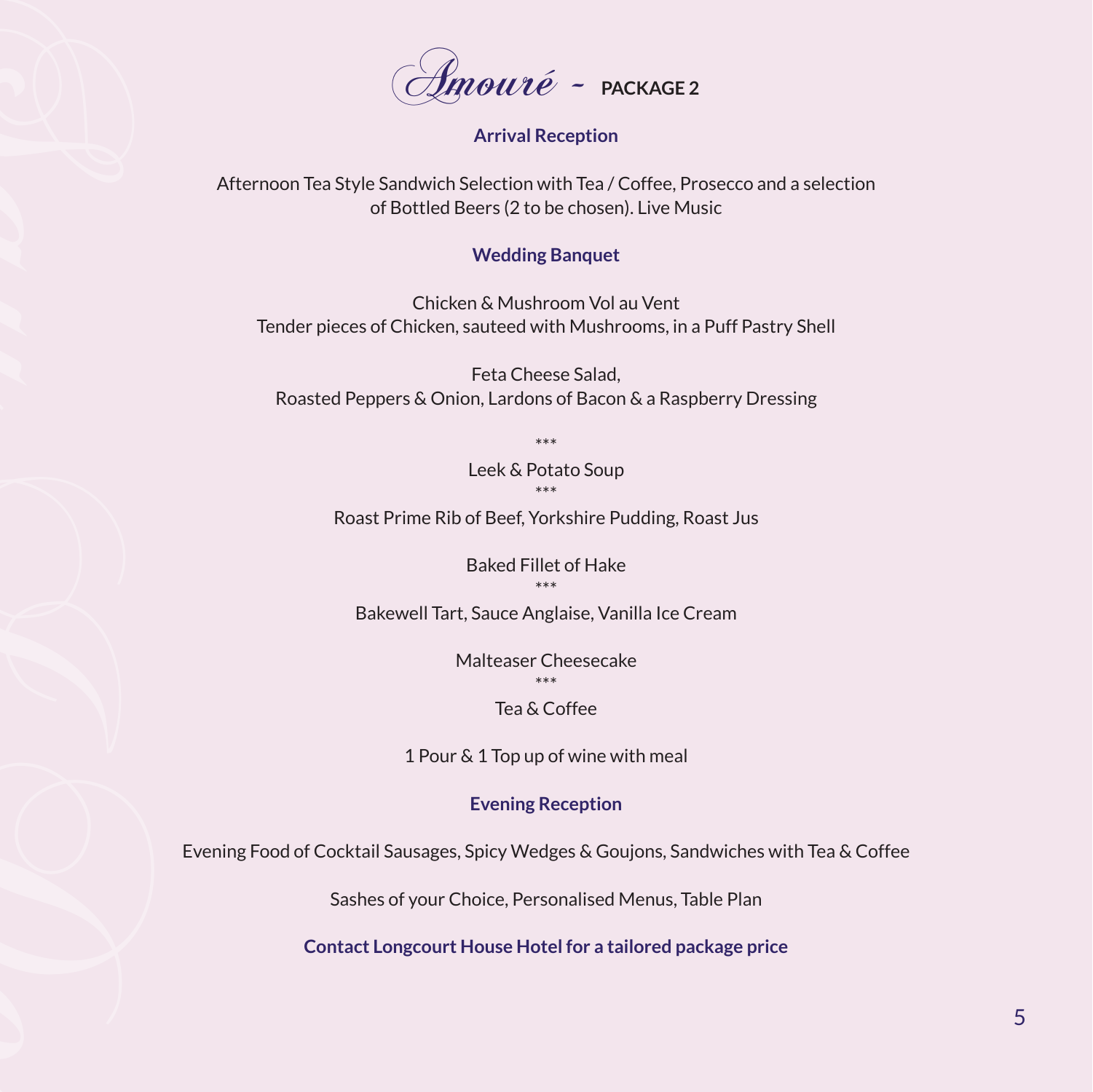Milosc - **PACKAGE 3** 

**Arrival Reception** Canapés of Mini Bruschetta, Mini Bouche with Smoked Salmon Mousse, Beef Sliders, Mini Goats Cheese Tartlets, Tea/ Coffee, Prosecco, Choice of Beers Live Music ers, contract of the contract of the contract of the contract of the contract of the contract of the contract of the contract of the contract of the contract of the contract of the contract of the contract of the contract

#### **Wedding Banquet**

Dressed Black Pudding Golden Brown served with an apple chutney

Chicken Caesar Salad Warm Spicy Chicken Pieces, Crispy Bacon, Scallion, Tomato, topped with Parmesan Shavings \*\*\*

Wedding Packages

c kage

6

Smoked Salmon Soup

Lemon Sorbet \*\*\*

Roast Prime Rib of Beef, Yorshire Pudding, Roast Jus Stuffed Breast of Chicken, Wrapped in Bacon Seabass Fillets, Prawn Mousse, White Wine Mussel Sauce \*\*\*

> Oreo Cheesecake Sticky Toffee Pudding

Tea Coffee 1 Pour & 2 Top up of wine

**Evening Reception** Pulled Pork Baps, Chicken Wings & Spicy Wedges

> Sweet Cart or Ice Cream Cart Sashes of Your Choice